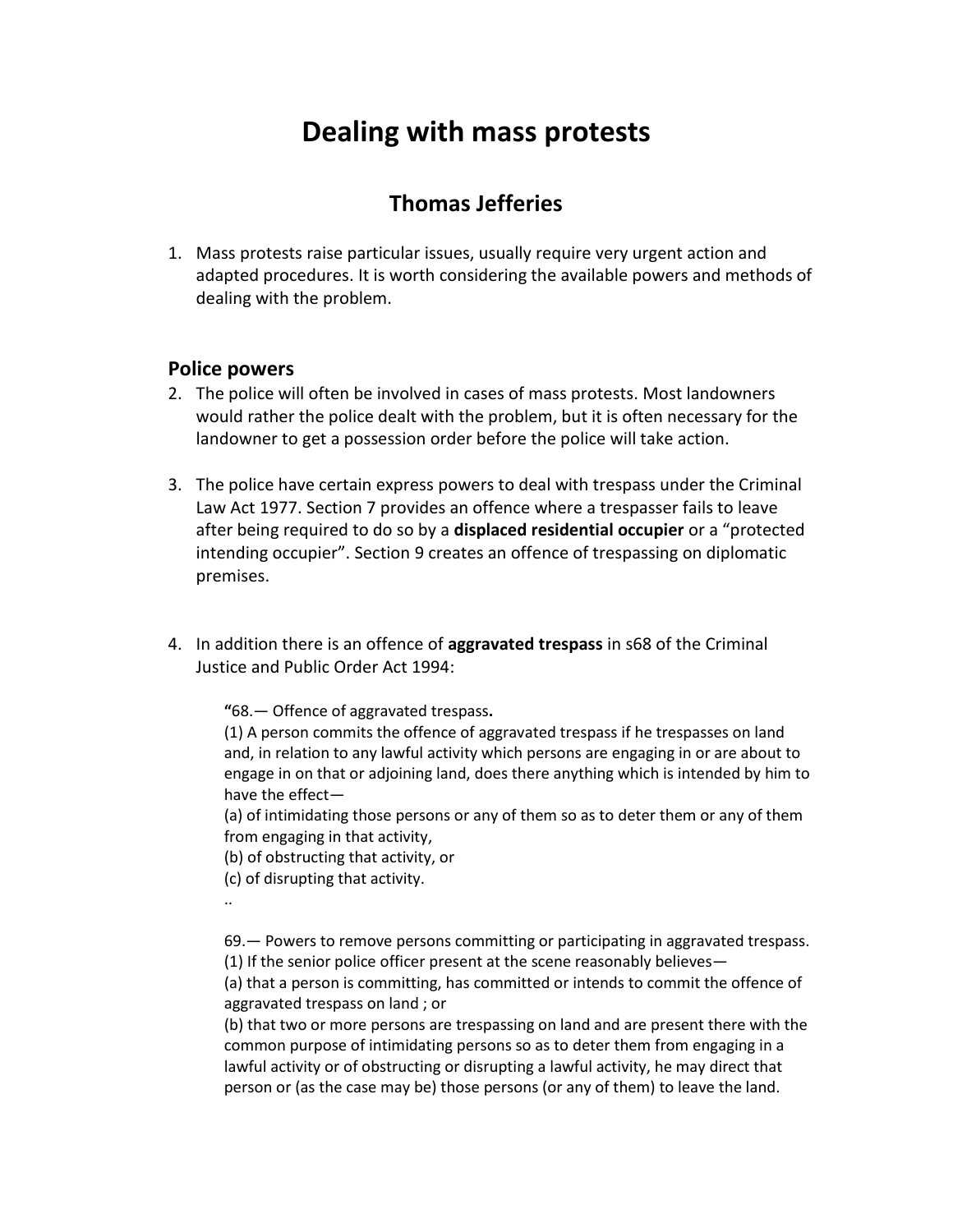(2) A direction under subsection (1) above, if not communicated to the persons referred to in subsection (1) by the police officer giving the direction, may be communicated to them by any constable at the scene.

(3) If a person knowing that a direction under subsection (1) above has been given which applies to him—

(a) fails to leave the land as soon as practicable, or

(b) having left again enters the land as a trespasser within the period of three months beginning with the day on which the direction was given,

he commits an offence and is liable on summary conviction to imprisonment for a term not exceeding three months or a fine not exceeding level 4 on the standard scale, or both.

5. Section 61 of the 1994 Act creates an offence where people **trespass with the intention of residing** there:

61.— Power to remove trespassers on land.

(1) If the senior police officer present at the scene reasonably believes that two or more persons are trespassing on land and are present there with the common purpose of residing there for any period, that reasonable steps have been taken by or on behalf of the occupier to ask them to leave and—

(a) that any of those persons has caused damage to the land or to property on the land or used threatening, abusive or insulting words or behaviour towards the occupier, a member of his family or an employee or agent of his, or (b) that those persons have between them six or more vehicles on the land,

he may direct those persons, or any of them, to leave the land and to remove any vehicles or other property they have with them on the land.

…

..

6. There are further provisions dealing with caravans (section 62A to E) and raves (sections 63 to 66)

7. Apart from these specific cases, section 10 of the Criminal Law Act 1977 probably provides the main justification for a police presence, and at the same time demonstrates the need for a possession order:

#### **10.— Obstruction of enforcement officers and court officers executing High Court or county court process .**

(A1) A person is guilty of an offence if he resists or intentionally obstructs any person who–

(a) is an enforcement officer, or is acting under the authority of an enforcement officer; and

(b) is engaged in executing a writ issued from the High Court.

(1) Without prejudice t[o section 8\(2\)](http://login.westlaw.co.uk/maf/wluk/app/document?src=doc&linktype=ref&&context=41&crumb-action=replace&docguid=I207D6D01E44811DA8D70A0E70A78ED65) of th[e Sheriffs Act 1887](http://login.westlaw.co.uk/maf/wluk/app/document?src=doc&linktype=ref&&context=41&crumb-action=replace&docguid=I60F26EA0E42311DAA7CF8F68F6EE57AB) but subject to the following provisions of this section, a person is guilty of an offence if he resists or intentionally obstructs any person who is in fact an officer of a court engaged in executing any process issued by the High Court or by any county court for the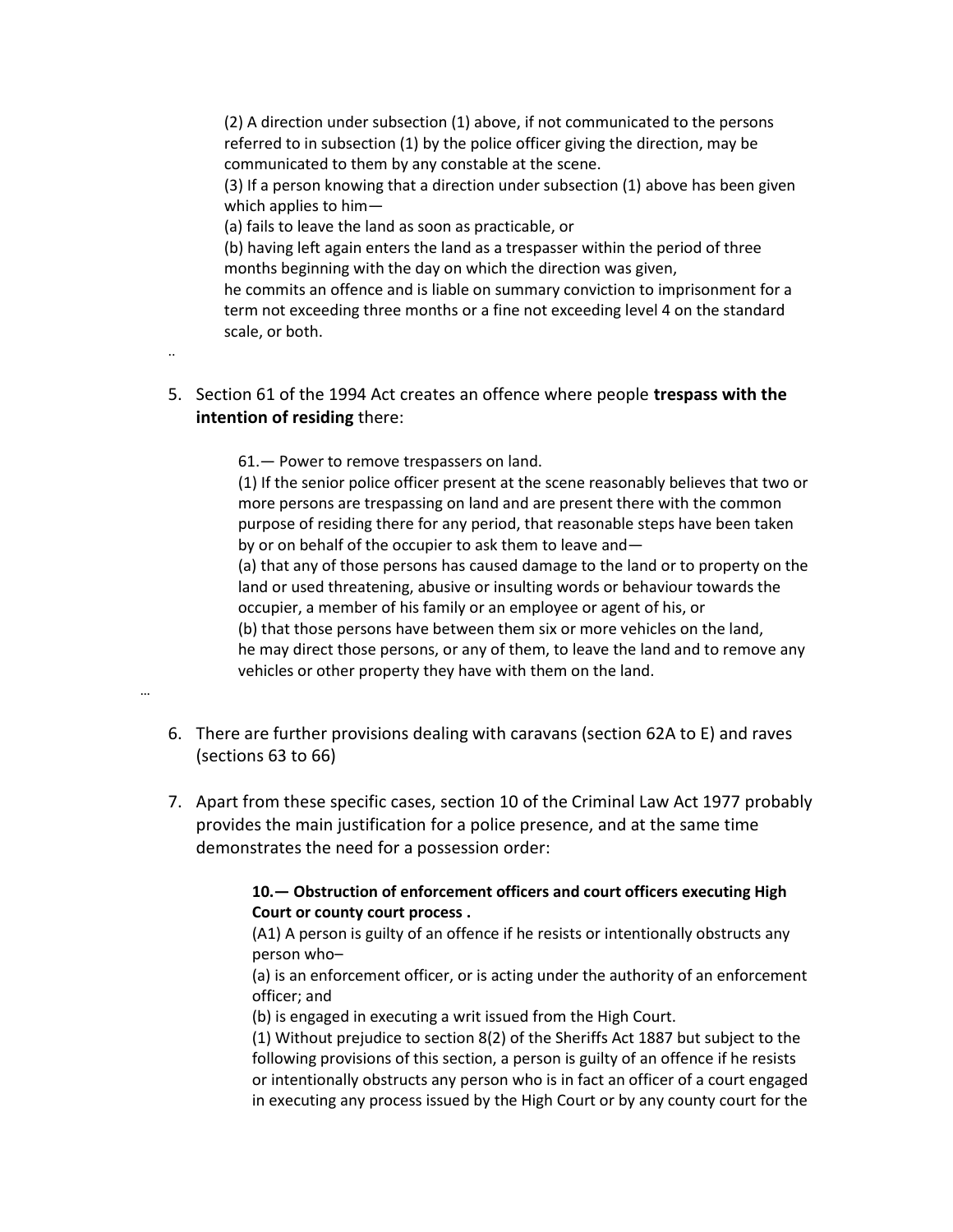purpose of enforcing any judgment or order for the recovery of any premises or for the delivery of possession of any premises.

(2) Subsection (1) above does not apply unless the judgment or order in question was given or made in proceedings brought under any provisions of rules of court applicable only in circumstances where the person claiming possession of any premises alleges that the premises in question are occupied solely by a person or persons (not being a tenant or tenants holding over after the termination of the tenancy) who entered into or remained in occupation of the premises without the licence or consent of the person claiming possession or any predecessor in title of his.

([5](http://login.westlaw.co.uk/maf/wluk/app/document?src=doc&linktype=ref&&context=37&crumb-action=replace&docguid=IA012E7B1E44911DA8D70A0E70A78ED65#targetfn5#targetfn5))  $\left[...\right]$  $\left[...\right]$ <sup>5</sup> [[An]<sup>5</sup> enforcement officer ]<sup>6</sup> or any officer of a court may arrest without warrant anyone who is, or whom he, with reasonable cause, suspects to be, guilty of an offence under this section.

[ (6) In this section–

..

"enforcement officer" means an individual who is authorised to act as an enforcement officer under th[e Courts Act 2003;](http://login.westlaw.co.uk/maf/wluk/app/document?src=doc&linktype=ref&&context=41&crumb-action=replace&docguid=I5F977280E42311DAA7CF8F68F6EE57AB)

"officer of a court" means–

(a) any sheriff, under sheriff, deputy sheriff, bailiff or officer of a sheriff; and (b) any bailiff or other person who is an officer of a county court within the meaning of th[e County Courts Act 1984.](http://login.westlaw.co.uk/maf/wluk/app/document?src=doc&linktype=ref&&context=41&crumb-action=replace&docguid=I601C32E0E42311DAA7CF8F68F6EE57AB)

#### Injunctions

8. There is no doubt that the court has jurisdiction to grant an interim injunction which, if complied with, has the same effect as an order for possession. See *Manchester Corporation v Connelly* [1970] 1 Ch 420, in which an order was made against gypsies in the following terms

> "be restrained until trial of this action or further order by themselves their respective servants or agents or otherwise from knowingly entering or remaining or causing or permitting motor vehicles caravans or other vehicles or movable dwellings to be placed or remain upon any vacant land belonging to the plaintiffs and in particular….."

9. In *Meier* the injunction was in the following terms

"that the defendants Patrick Connolly [and 22 named defendants] be restrained until trial of this action or further order ... from knowingly entering or remaining or causing or permitting motor vehicles caravans or other vehicles or movable dwellings to be placed or remain upon any vacant land known by them or which reasonably should have been known by them to belong to the plaintiffs and in particular the plaintiffs' land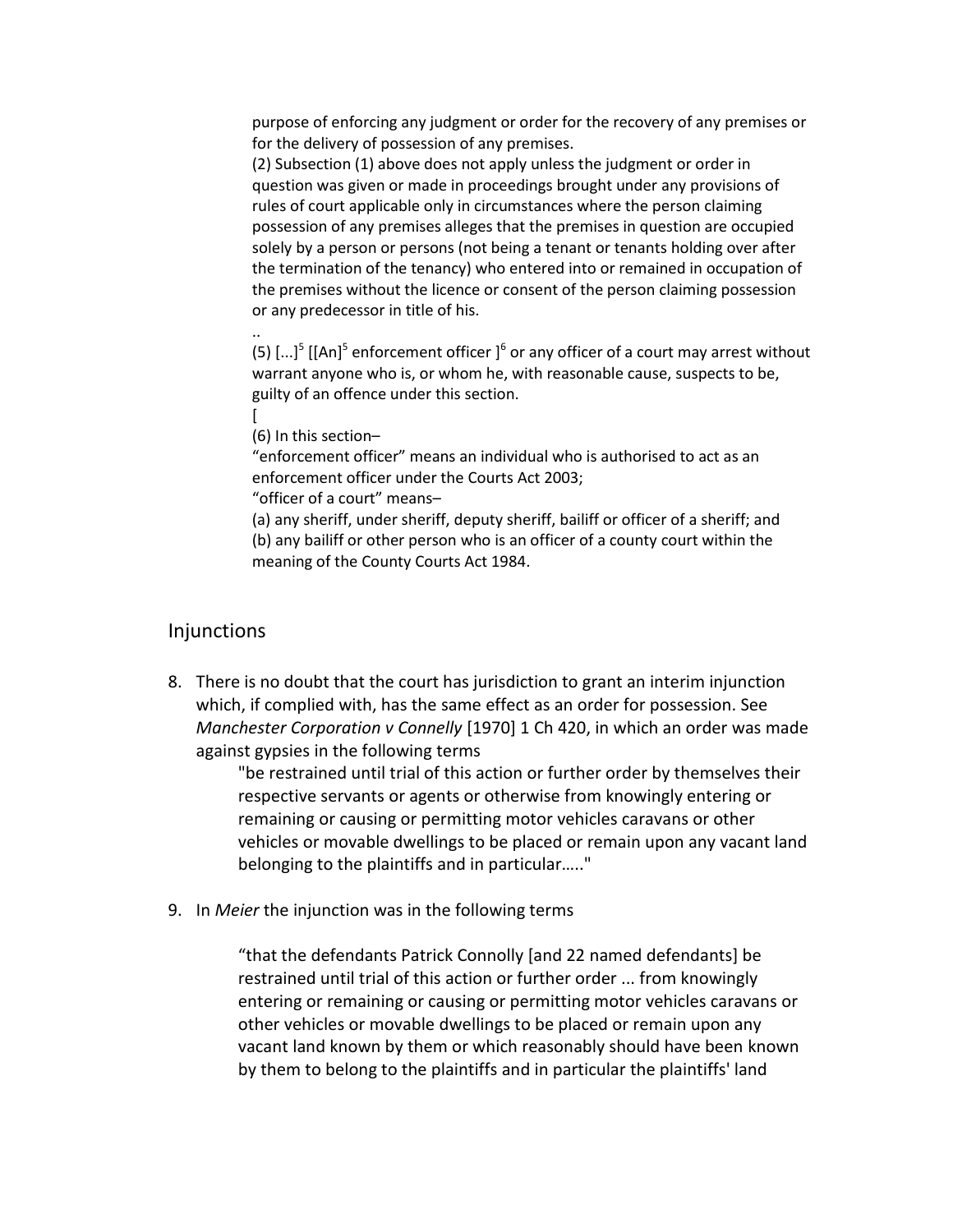bounded by ... in the City of Manchester but the operation of this injunction to be suspended until noon on Monday, December 22, 1969."

- 10. In the case of a threatened protest by an organisation which is yet to occur, it would be hard to justify not giving two clear days notice as required under CPR part 23.
- 11. Where the trespass has begun, the landowner should act promptly if he wants to justify going ex parte, and needs to justify why the application is so urgent that the normal Part 55 claim against trespassers cannot be used.
- 12. The landowner will have to show that damages are not an adequate remedy. In the case of unidentified trespassers, or individuals, it will usually be the case that they will not be good for any award of damages. In the case of an organisation such as Greenpeace, it will be necessary to explain why damages are not sufficient. Usually the type of disruption is such that damages are very hard to quantify.
- 13. Where there is no defence, the court will grant the injunction without considering the balance of convenience. See *Manchester Corporation v Connelly, above.*
- 14. The Applicant has to justify, in the usual way, why the injunction is required urgently, why notice cannot be given. It will not therefore be appropriate if the landowner has waited some days before taking action.
- 15. An injunction can now be granted against persons unknown. The development of such injunctions was assisted by our own Katherine Holland QC in *Hampshire Waste Services v Persons Trespassing upon Incinerator Sites* [2003] EWHC 1738. Morritt VC held that the requirements were

"the description used must be sufficiently certain so as to identify both those who are included and those who are not. If that test is satisfied, then it does not seem to me to matter that the description may apply to no one or to more than one person, nor that there is no further element of subsequent identification whether by service or otherwise"

The two points are that it seems to me to be wrong that the description of the defendant should involve a legal conclusion such as is implicit in the use of the word "trespass". Similarly, it seems to me to be undesirable to use a description such as "intending to trespass" because that depends on the subjective intention of the individual which is not necessarily known to the outside world and in particular the claimants, and is susceptible of change.

16. In *Hampshire Waste* the original description of the Defendants was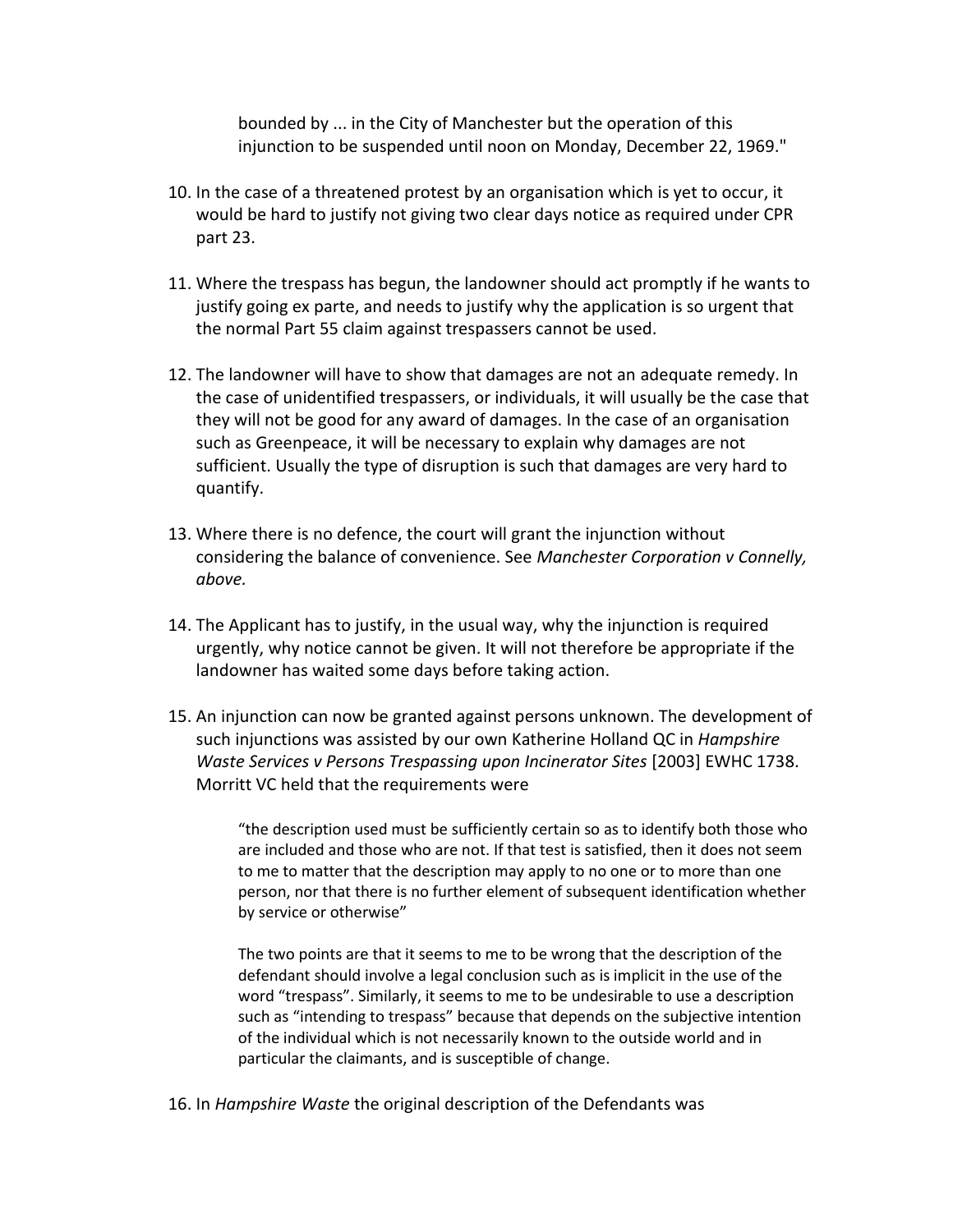Persons intending to trespass and/or trespassing upon incinerator sites at", and there follow the six addresses, "in connection with the 'Global Day of Action Against Incinerators' (or similarly described event) on or around 14 July 2003".

17. The revised wording which was approved was as follows:

"Persons entering or remaining without the consent of the claimants, or any of them, on any of the incinerator sites at", and then addresses 1 to 6 are set out, and concluding "in connection with the 'Global Day of Action Against Incinerators' (or similarly described event) on or around 14 July 2003"

18. Likewise in *South Cambridgeshire DC v Persons Unknown* [2004] EWCA Civ 180 the original and revised description of the Defendants were

"Persons unknown (being persons other than those listed in the Schedule to the claim form) proposing to deposit hardcore and/or to station caravans and/or to occupy existing caravans on land at Victoria View, Smithy Fen, Cottenham, Cambridge."

"Persons unknown (being persons other than those listed in the Schedule to the claim form) causing or permitting hardcore to be deposited, caravans, mobile homes or other forms of residential accommodation to be stationed, or existing caravans or other mobile homes to be occupied on land at Victoria View, Smithy Fen, Cottenham, Cambridge."

- 19. An injunction has the following advantages
	- a. It can be granted without notice
	- b. It can be granted very urgently, without any documents other than an order in extreme cases;
	- c. It is appropriate where the Defendants have not taken possession, but for example have or threaten to stray onto a site for a short period
	- d. It can be tailored to the specific requirements of the case, and may go beyond preventing entry. For example, it might prevent
		- i. obstructing entry by the landowner
		- ii. bringing things onto the land
		- iii. damaging plant and equipment on the land
	- e. The risk of sequestration for breach of an injunction can be a useful deterrent against organisations with assets.
- 20. It has various disadvantages
	- a. It is not enforceable by writ of possession, at present at least. As a result, the sheriff will not enforce it, and the police may not be willing to act on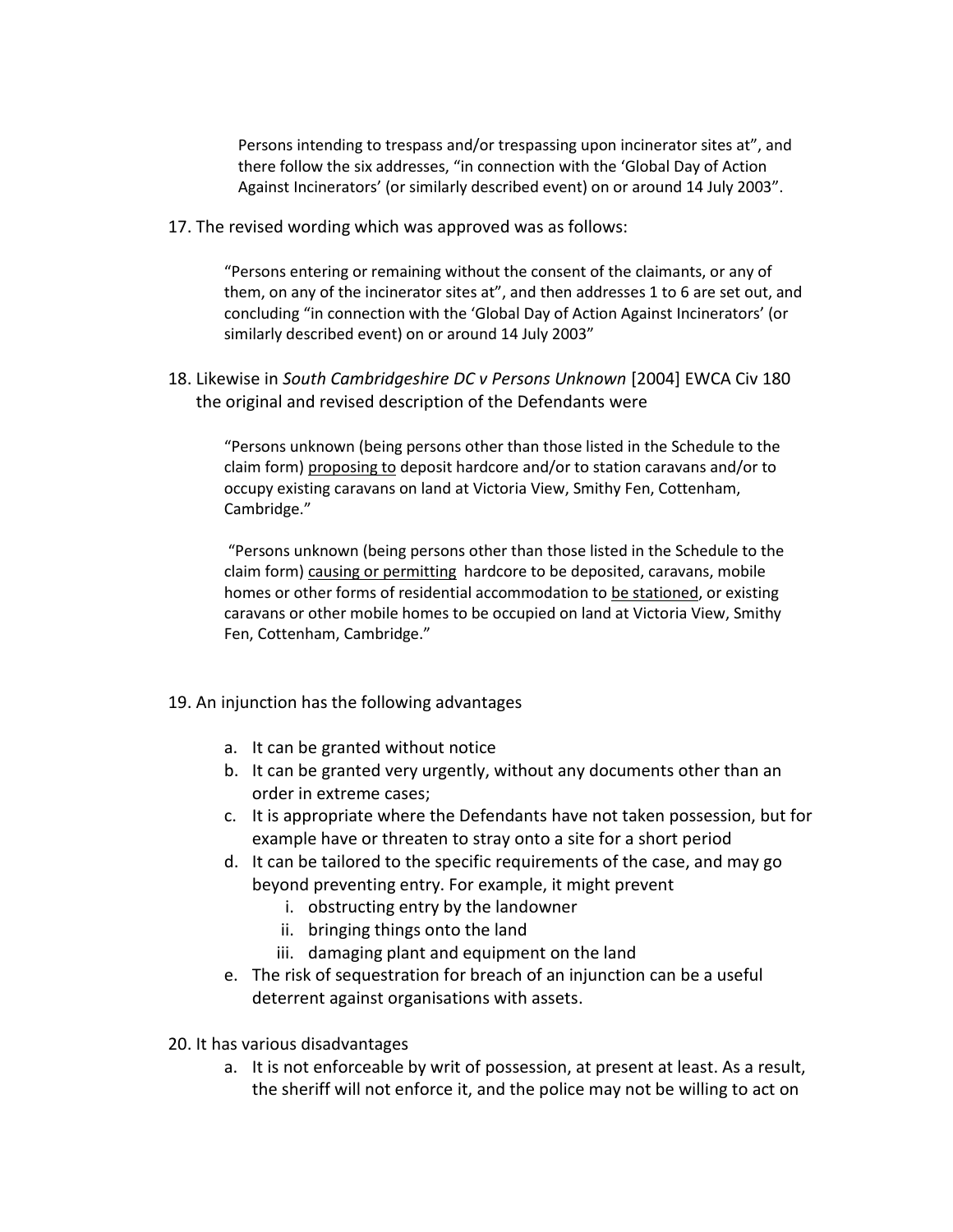it. In one case I was involved in, the police were however willing to remove trespassers from Kingsnorth power station on the basis of an injunction rather than a possession order. So it is worth discussing with the police what they require;

- b. Enforcement requires committal against individuals, a remedy which is often of little practical use, or too heavy handed.
- c. The proceedings need to be resolved, either by summary judgment or discontinuance. It is usually pointless to spend money on an application for summary judgement. Discontinuance requires permission of the court (38.2) if an injunction has been granted. It would normally be sought on terms that there were no order as to costs given that the proceedings have become academic. See 38.6 and White Book Notes.

# **Possession claims**

21. It most cases a claim for possession against trespassers will be the best route to adopt. But in cases of mass trespass, the usual procedure needs modifying to obtain urgent relief.

High Court of County Court

- 22. A normal possession claim against trespassers must be started in the county court for the district in which the land is situate-See Civil Procedure Rules (CPR) Rule 55.3 (1). The High Court can also hear a claim if the claimant certifies that there is good reasons. The Practice Direction cites as an example the case where there is a substantial risk of public disturbance or of serious harm to persons or property which require immediate determination. PD55 Para 1.3. The value of the property and the amount of any financial claim may also be relevant circumstances. PD1.4.
- 23. The great advantage of proceeding in the High Court is that judges are available night and day and at short notice.

# Service

24. The normal procedure is that the court fixes a hearing date when it issues the claim, and the claim form, particulars of claim and witness statements must be served not less than 5 days before the hearing in the case of residential land, and not less than 2 days in other cases. CPR 55.5. Service is usually effected by attaching copies of the documents to the main door, posting them through the letter box or fixing the documents to stakes placed on the land. CPR 55.6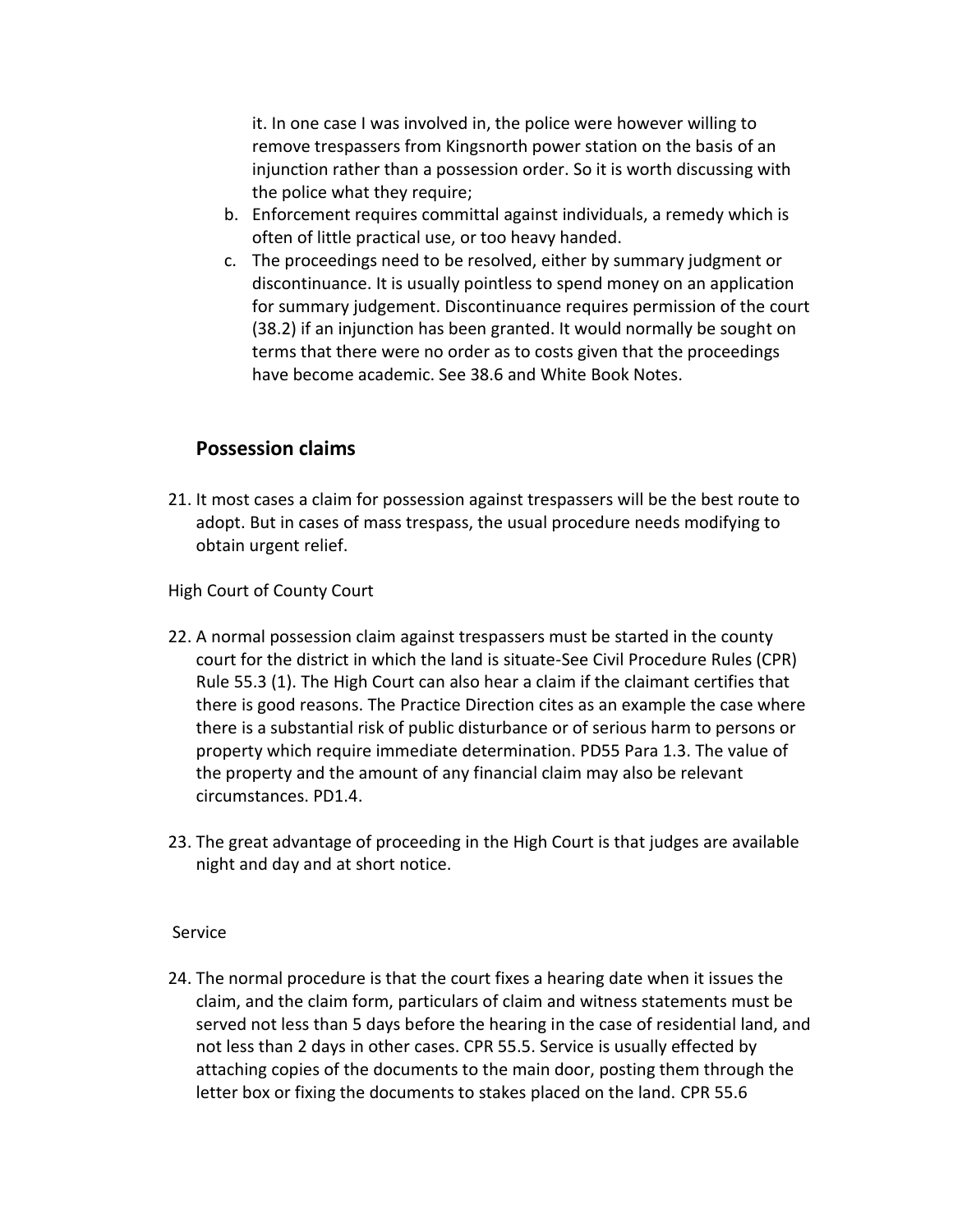25. In cases of urgency however, the procedure can be speeded up considerably. The court can abridge time for service and for the hearing under CPR 3.1(2) (a), and is willing to do so in cases of real urgency. The Practice Direction (PD55A 3.2) gives the following as examples

Particular consideration should be given to the exercise of this power if:

- (1) the defendant, or a person for whom the defendant is responsible, has assaulted or threatened to assault:
- (a) the claimant;
- (b) a member of the claimant's staff; or
- (c) another resident in the locality;
- (2) there are reasonable grounds for fearing such an assault; or

(3) the defendant, or a person for whom the defendant is responsible, has caused serious damage or threatened to cause serious damage to the property or to the home or property of another resident in the locality.

26. These indications are not exhaustive. In practice judges will shorten the time limits drastically if there is real urgency of any sort. I have experience of a case where the Court abridged the time for service to 1 hour prior to the hearing, and fixed the hearing for the same day.

Alternative service

- 27. An application can be made under CPR 6.15 for an order permitting service by an alternative method or at an alternative place, or for an order under 6.15(2) that "*steps already taken to bring the claim form to the attention of the defendant by an alternative method or at an alternative place is good service*".
- 28. The order must specify (6.15(4))

(a) the method or place of service;

(b) the date on which the claim form is deemed served;

# 29. The Practice Direction gives some examples of alternative methods of service at 9.3:

(2) an application to serve by sending a SMS text message or leaving a voicemail message at a particular telephone number saying where the document is must be accompanied by evidence that the person serving the document has taken, or will take, appropriate steps to ensure that the party being served is using that telephone number and is likely to receive the message; and